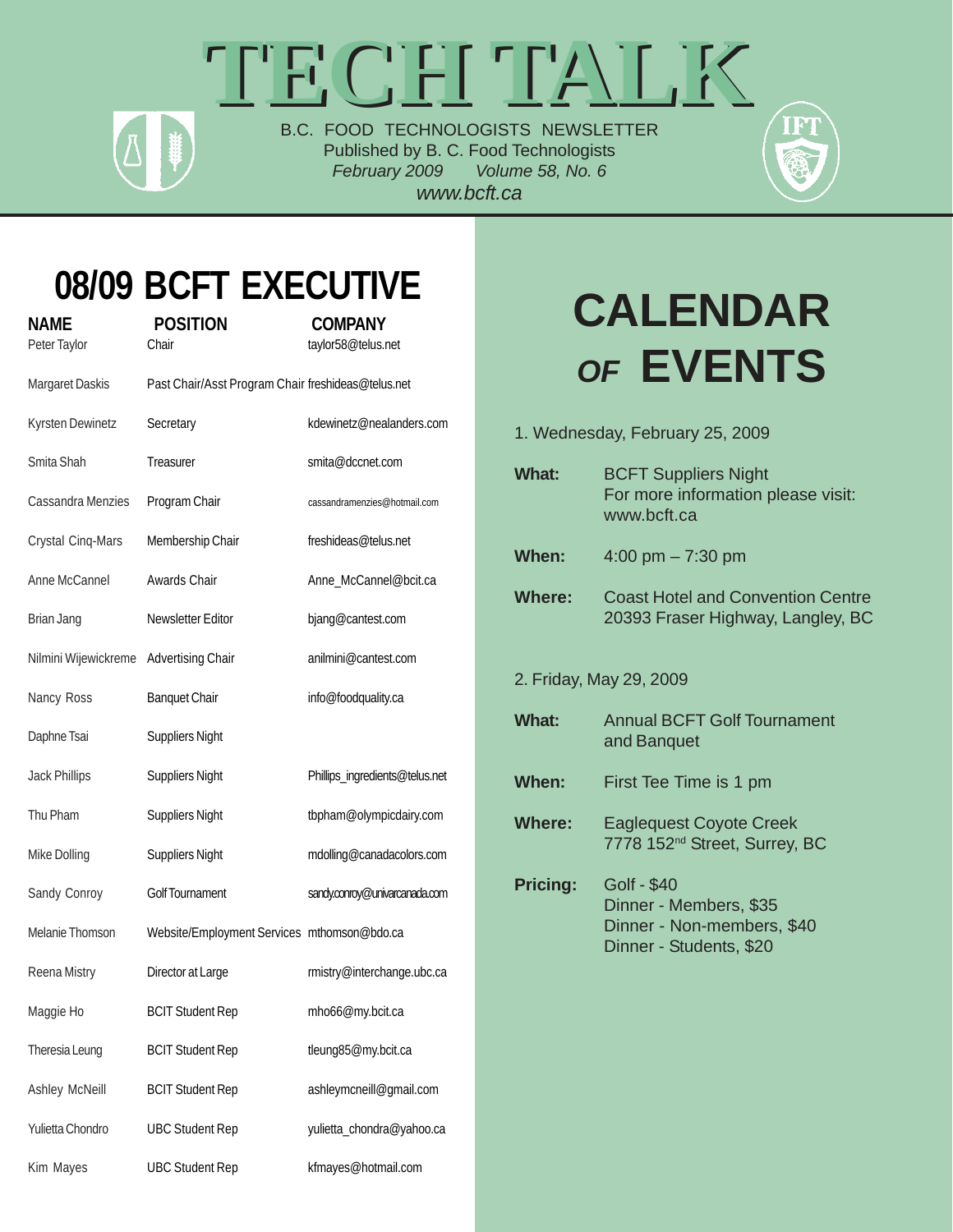*Nominate a BCFT member for an IFT Award!*



IFT has a large number of awards established to honour and recognize individuals involved

industry, government and academia. Eligibility depends on the specific award type. Brief descriptions of the awards and nomination forms can be found at http:// members.ift.org/IFT/Awards/. Please note that the deadline for nominations for all IFT achievement awards is *December 1st, 2008*.

Check out the available awards, and get those nominations in. As Awards Chair, Anne McCannel (anne\_mccannel@bcit.ca) can assist with the nominations. Let's recognize our many deserving members through these awards.





### *Employers & Job Searchers*

 BCFT sponsors 'no-charge' job postings and resume postings on our website. Please ensure the posting is in pdf or word document form. Optionally, we can provide a form for the job posting.

Check out the current positions available at this link. http://bcft.ca/Positions\_available.htm

For more information or to post a job, contact Melanie Thomson at webmaster@bcft.ca

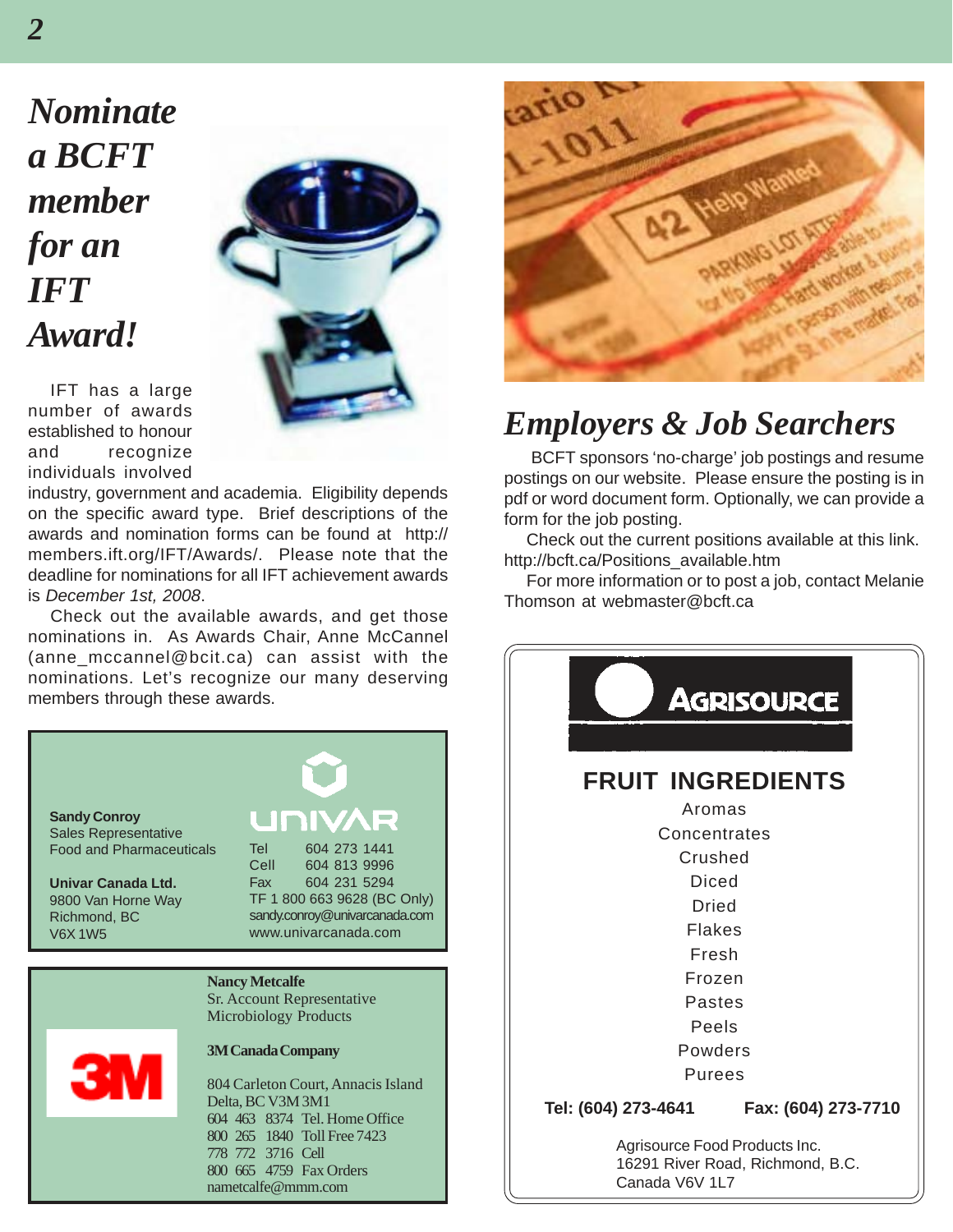## *Nominations for CIFST Institute Awards*

**CIFST relies on members to ensure that peers, organizations and/or teams are acknowledged for their work and successes in food science and the food sector. Through your participation, CIFST can continue to applaud the many achievements that distinguish colleagues in the sector.**

**Institute Award:** to an individual for outstanding contribution to CIFST.

**Fellow of the Institute:** to individuals for distinguished accomplishment in food science and technology.

**Emeritus Awards:** for selected retired CIFST members who have made a significant contribution to the Institute. **William J. Eva Award:** to an individual for outstanding contributions to food science through research and science.

**Gordon Royal Maybee Award:** to an individual or organization for outstanding applied development in the



food sector.

**Food Industry CEO of the Year Award:** for the CEO of a company which has made an outstanding contribution to the Canadian Food Industry.

**Food Development Award:** for an outstanding contribution to product development by R & D or Product Development team personnel or consultants.

**Food Production Award:** for outstanding contribution to the food processing industry by QC or QA management personnel with a minimum of 10 years' experience.

**Food Marketing Award:** for outstanding contribution to the marketing of finished food products by member of marketing team or a consultant.

For more information, contact Anne McCannel (BCFT Awards Chair) or to submit a nomination on-line, visit www.cifst.ca and click on the "Awards and Scholarship" link. Submission deadline is Sunday, March 8, 2009.

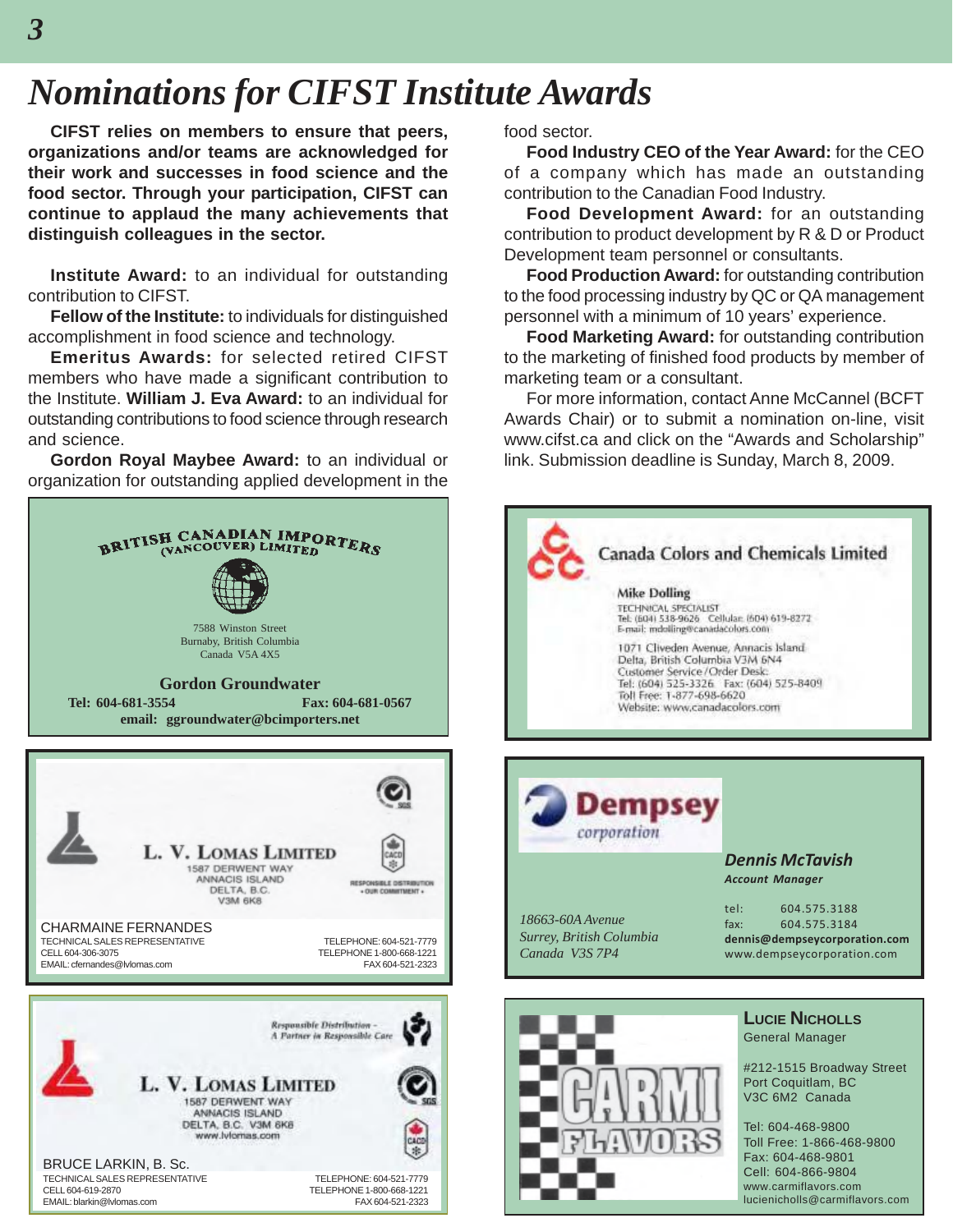### **BCFT STUDENT NIGHT 2009: VALUE AND ROLE OF GOLD STANDARD RECIPIES**

#### Submitted by Maggie Ho and Theresia Leung

The 2009 BCFT Student Night was hosted by BC Institute of Technology and had a great turnout of 80 plus attendees. Chef Charlie Baggs, CEO and executive chef of Charlie Baggs Inc. was the honoured speaker, sponsored through the Institute of Food Technologists (IFT) Distinguished Lectureship Program.

The night kicked off with a student challenge cup hosted by Crystal Cinq-Mars from Fresh Ideas and Solutions Inc. An inevitable two team tie beat out six teams to win the night's challenge cup. The two winning teams had a successful combination of both industry expertise and student knowledge.

Chef Charlie Baggs shared his widely acknowledged expertise and creativity with the curious audience. He outlined the methods for converting gold standard recipes to commercial formulas and flavour B.A.S.I.C.S. The presentation specifically looked at the use of functional ingredients, importance and handling of prototypes, conversion to formulas, market research, preparation of



*Chef Charlie Baggs*

samples, and production processes. Chef Charlie inspired sensory and consumer insight as the foundation for culinary product development and perception as the link to great products.

Thanks to the generous turn out of door prize donations the night concluded on a high note, where many attendees did not leave empty handed.

On behalf of the BCFT student executive we personally thank Chef Charlie for his passionate presentation on The



*BCFT Student Representatives with Chef Charlie*

Value of Gold Standard Recipes and their Role in Product Development. We also acknowledge the support of the event by IFT through the Distinguished Lectureship Program.

#### *A special thanks to BCFT Students Night 2009 Donors:*

3M Canada Company BCIT Book Store, Food Technology, School of Health Sciences Canada Colours and Chemical Limited Cantest- A Life Science Company Dempsey Corporation Fresh Ideas and Solutions Inc. Golden Boy Foods Inc. Jerry Heddinger Kerry Ingredient System Nealanders International Inc. RJ Spagnols- Wine and Beer Making Products Saputo Inc. Snack Alliance Inc. Snow Cap Enterprises Ltd. Starbucks Coffee Company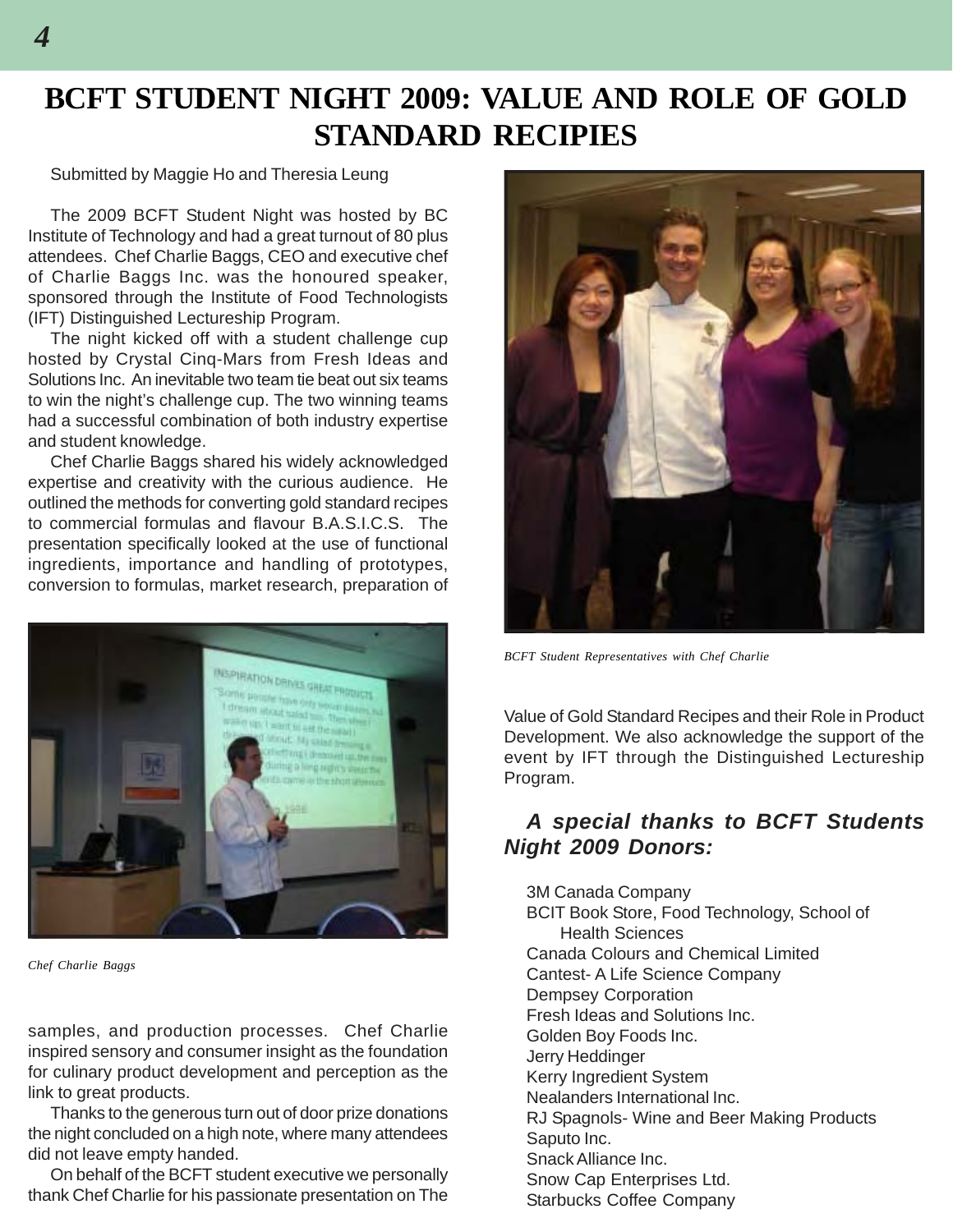# Sunflower Oil… Sunflower Oil… Now's the time to switch to

### **An excellent harvest has led to an increased supply, so if you haven't yet tested sunflower oil, now is the time to give it a try!**

#### **Key Benefits:**

- Excellent stability due to high smoke point (450°F)
- Superior shelf-life
- Longer fry-life
- High Omega-9 content
- Taste that is significantly better than other oils<sup>1</sup>

#### **Sunflower oil is ideal for:**

- 
- 
- Marinades
- Salad dressings
- Snack foods Bakery formulations

0

Trans **Fat** 

• Frozen foods • Spray coatings

## **Visit us at the BCFT Supplier Event on February 25!**

#### **National**

LV Lomas Ltd. 905-458-1555 ADM 800-637-5866 x 2319

Nealanders International Inc. 800-263-1939

Cargill 905-333-8794

#### **Western Canada**

Fazio Foods International Ltd. 604-253-2668





**Buy U.S.A. Sunflower Oil. | www.sunflowernsa.com** 1. Research conducted at USDA/ARS National Center for AG Utilization Research, Peoria. IL.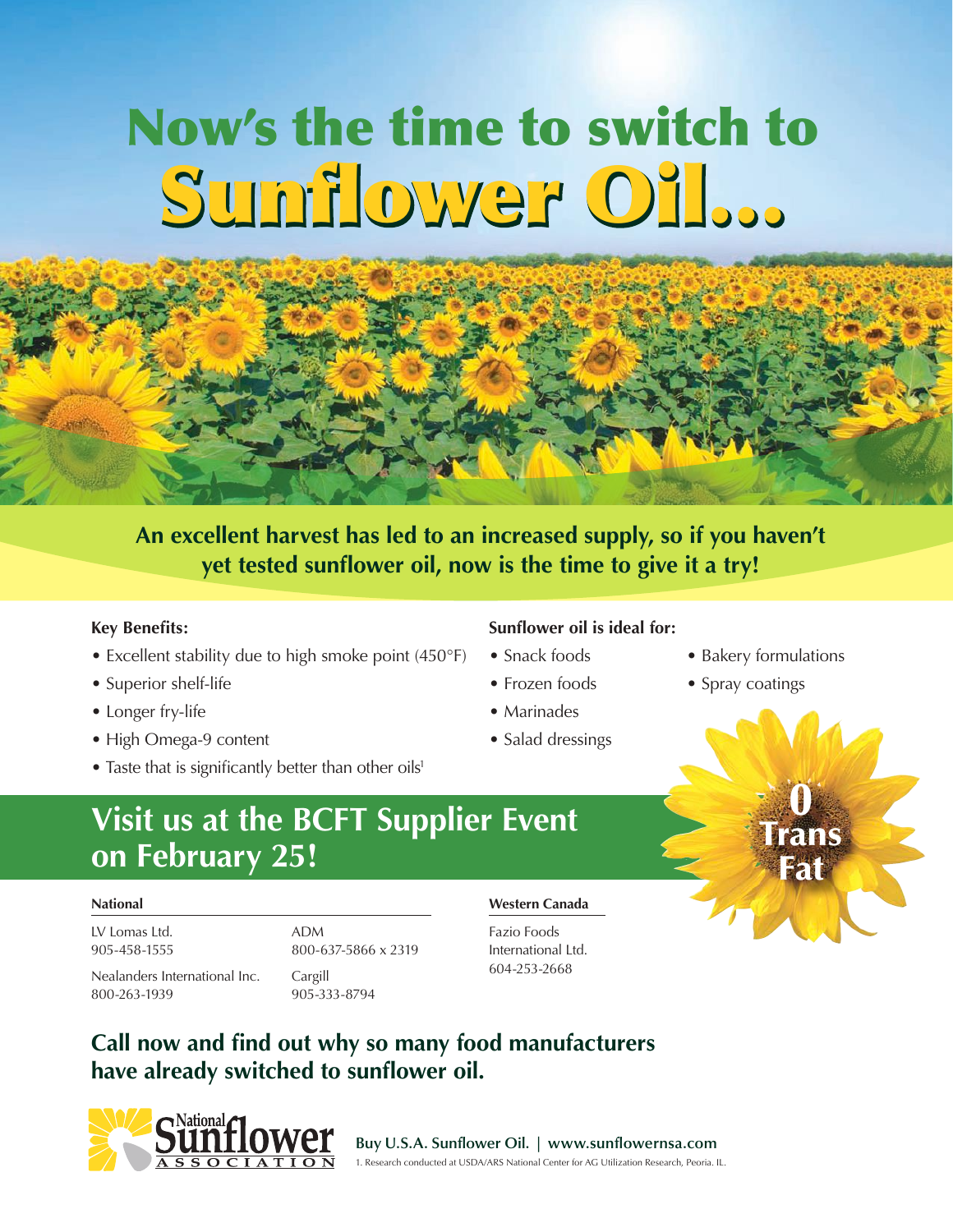# **15th Annual BCFT Supplier's Night and Seminars**

Please join us on February 25, 2009 in four seminars which will follow by the Supplier's Night Show.

**Presentation 1** will be presented by **3M Microbiology Products**, a division of 3M Canada Company. Raquel Lenati, M.Sc. Professional Services Advisor for 3M Microbiology in Canada will be speaking on Environmental Monitoring and Sanitation Verification via ATP and Microbiology Tests.

Maintaining an environmental monitoring program is critical in the food industry today. Programs that monitor and manage areas of microbiological risk in the plant environment can serve as "early warning systems" to identify and eliminate sources of potential contamination. Overall objectives for environmental monitoring programs may include:

• To find possible indicator or spoilage organisms and/ or pathogens

• To determine the effectiveness of cleaning and sanitizing procedures

- To determine cleaning frequency
- To reinforce employee training programs

Monitoring your plant environment with microbial tests as well as ATP will provide information of cleaning and sanitation effectiveness.

Investing on data trending will allow you to assess whether hygiene standards are being maintained. Data trending also provides concise reports for management meetings, customers or auditors.

In this seminar environmental monitoring methods will be presented together with examples and advantages for different scenarios.

**Presentation 2** will be offered by **Denomega Nutritional Oils**. Please join Ron Wheelright, Senior Account Manager at Denomega in a discussion of Overcoming the Challenges of Formulating Foods and Beverages with EPA and DHA Omega-3.

Denomega Nutritional Oils is the leading manufacturer of all natural taste-and- odor-free omega-3 ingredients. They have been involved with the refining and processing of marine oils for nearly 100 years. Their omega-3 is sourced from a sustainable supply and is Kosher and Halal certified. They are a solutions-oriented company with a variety of omega-3 options. Their experienced technical team can assist manufacturers in incorporating omega-3 into a wide variety of food and beverage products without an impact on taste or odor.

Omega-3 can be a challenging ingredient to work with. But with the right information, many of these challenges can be overcome. Whether you are looking at introducing your first omega-3 product or have had a bad experience in the past, this presentation will give you new "food for thought."

**Presentation 3** will be presented by **Kerry Ingredients and Flavours**. Please join Guylaine Trachy, Technical Director at Kerry for the answer to your questions – What is a functional ingredient in food and why are we using it?

What is a functional ingredient in food and why are we using it? This is the general question that we will answer during this presentation. First we will review the history of functional ingredients and their relationship with trends over the years. We will look at the most important functional ingredients in various food categories including beverages, bars, bakery, confectionary, and dairy. We will discuss proteins, gums, enzymes, emulsifiers, antioxidants, fibers, vitamins and other nutraceutical ingredients. We will also discuss flavor as a functional ingredient that can be used as a masking agent or to replace salt, cocoa, sugar, fat and more.

**Presentation 4** will be offered by **Ecolab, The Food & Beverage Division**. The Food & Beverage Division of Ecolab is the leading provider of critical environment sanitation products and systems for the dairy, food and beverage processing, dairy agricultural and pharmaceutic markets. By meeting high standards of sanitation and service, Ecolab has gained an increasing amount of business from major corporate and regional customers throughout the world.

Ecolab provides a comprehensive program that combines Integrated Intervention Systems with thorough Operational Productivity Services, customized for each processing facility's unique operating conditions.

Please join Terry Lum for a discussion about the Effective Use of Chemical in Sanitation of Niche Areas. Terry will review the importance of cleaning a production plant, and answer questions of what, where, and when we should be cleaning. In addition, he will provide information on how to clean and who is responsible for the cleanliness of the plant. Lastly, he will review monitoring steps to ensure the effectiveness of the sanitation program.

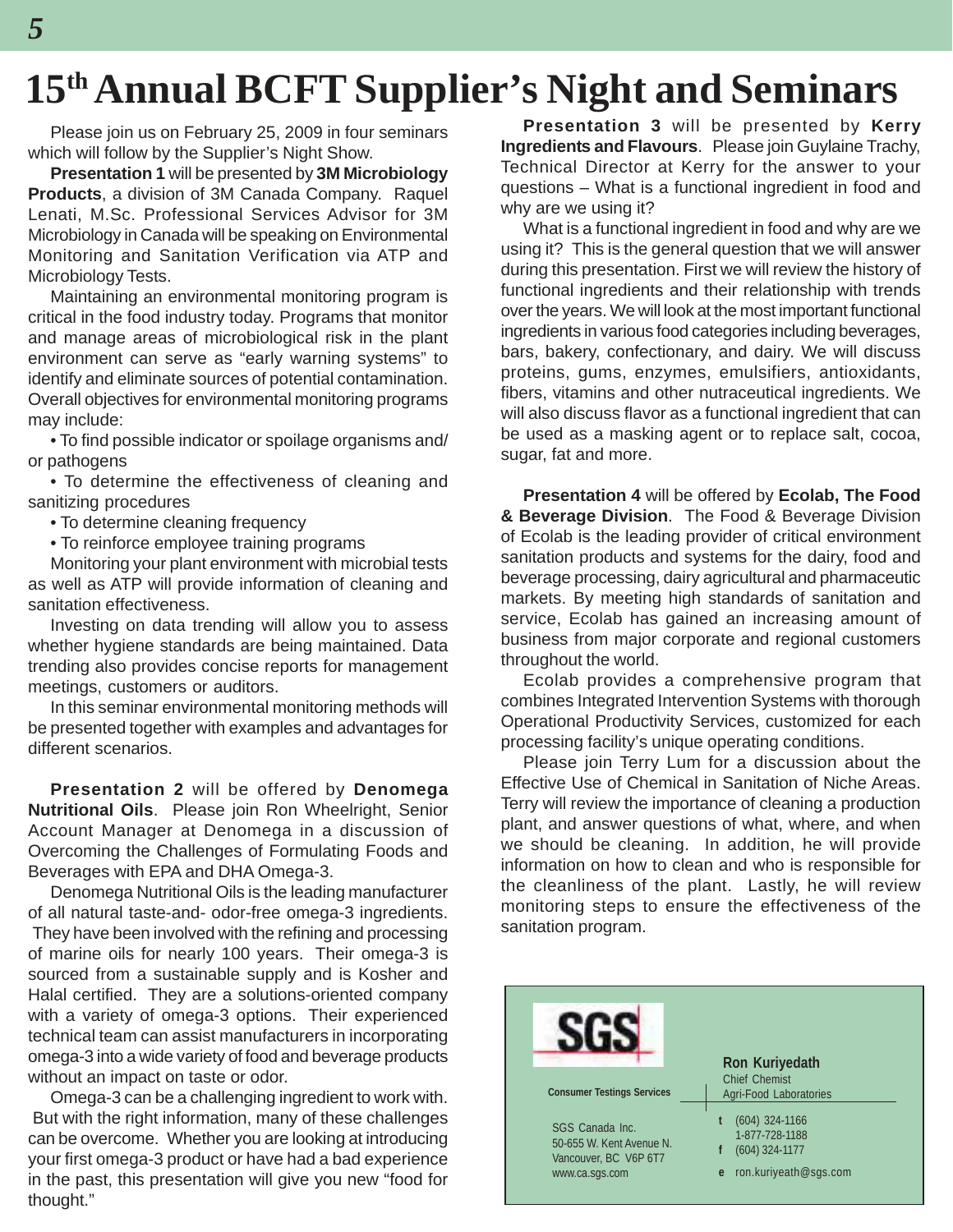## **SUPPLIERS' NIGHT FREE SEMINARS**

When: February 25, 2009 Time: Seminar 1 and 2 held concurrently from **1:30 to 2:30pm** Seminar 3 and 4 held concurrently from **2:30 to 3:30pm** Where: **Coastal Hotel and Convention Centre**, 20393 Fraser Highway Langley, B.C. Tel: 604-530-1500

#### **1. 3M CANADA COMPANY**

*Topic: Environmental Monitoring & Sanitation Verification (ATP and microbiology tests)* Speaker: Raquel Lenati, M. Sc., Professional Services Advisor

#### **2. DENOMEGA NUTRITIONAL OILS**

- *Topic: Overcoming the Challenges of Formulating Foods and Beverages with EPA+DHA Omega-3* Speaker: Ron Wheelwright
- Senior Account Manager

#### **3. KERRY INGREDIENTS AND FLAVOURS**

| Topic: | What is a functional ingredient in food,     |
|--------|----------------------------------------------|
|        | and why are we using it?                     |
|        | Speaker: Guylaine Trachy, Technical Director |

### **P** nealand INTERNATIONAL INC

Kyrsten Dewinetz **WESTERN CANADA SALES MANAGER** kdewinetz@nealanders.com

#201-7950 Huston Rd., Delta, BC V4G 1C2 **PHONE** 604-940-4181 **CELL** 604-230-0462 **FAX** 604-940-4180 www.nealanders.com **TORONTO MONTREAL VANCOUVER CALGARY EDMONTON**

#### **4. ECOLAB, THE FOOD & BEVERAGE DIVISION**

| Topic: | <b>Effective Use of Chemical in Sanitation</b> |
|--------|------------------------------------------------|
|        | of Niche Areas                                 |
|        | Speaker: Terry Lum                             |
|        | <b>Account Manager</b>                         |

|                           | Registration: thu.pham@olympicdairy.com |
|---------------------------|-----------------------------------------|
|                           | Deadline: February 20, 2009             |
| <b>Seats are limited.</b> |                                         |
|                           | Please register early to attend.        |
| Fee:                      | Complimentary of Suppliers'             |
|                           | <b>Night Show Registration</b>          |

# *BCFT Website*



Please check out the BCFT website at www.bcft.ca for:

·Up to date information about upcoming BCFT events,

·Job Postings, for those companies needing a hard working food technologist,

·Job Seekers, for those hard working food technologist needing a company,

*·Book your table at Supplier's Night using our online registration.*

If you have any feedback or events that you would like posted, please email Melanie Thomson at webmaster@bcft.ca